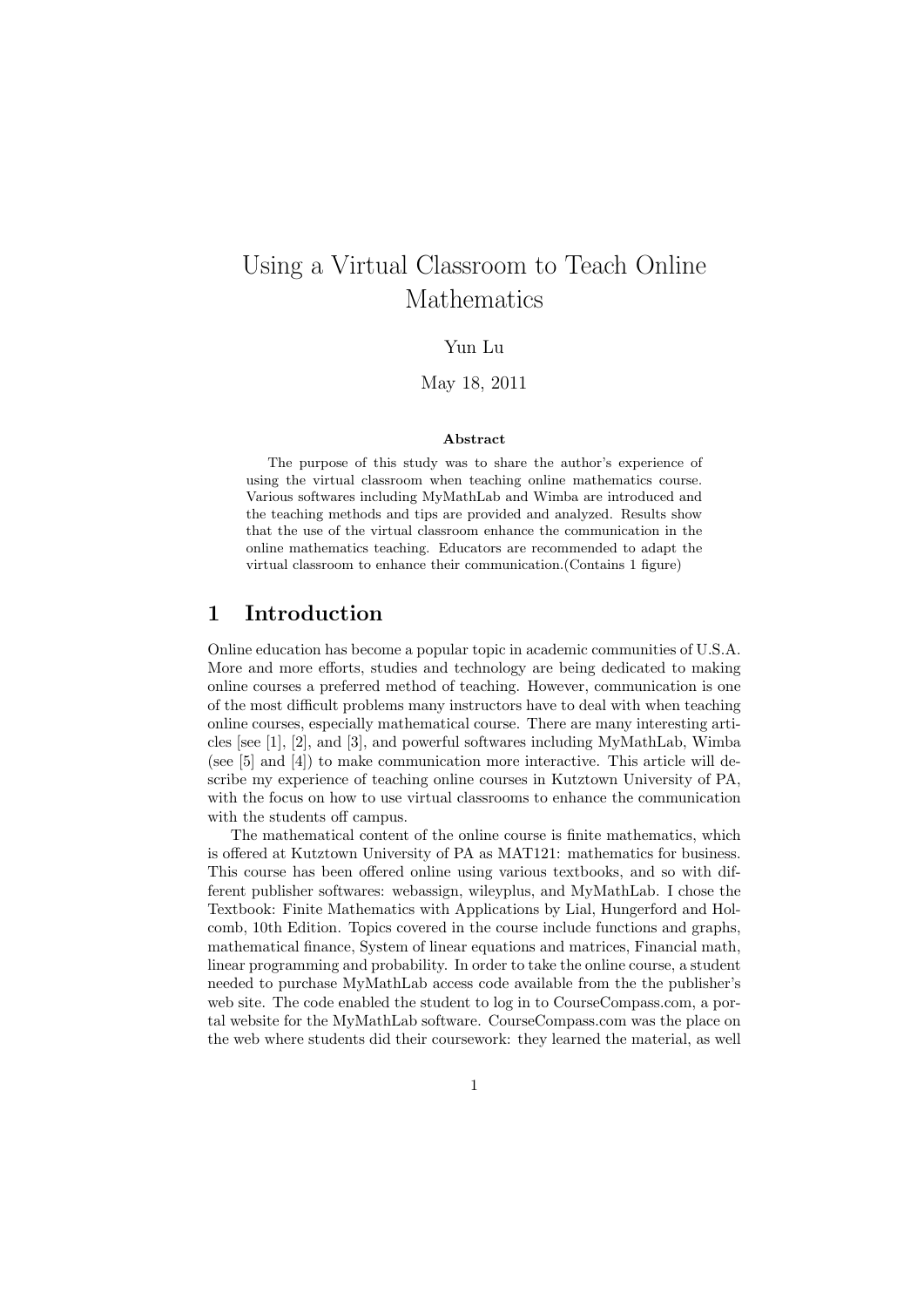as completed their homework, quizzes, and exams. As the online course instructor, I set up our course on CourseCompass.com by building exams, homework sets, and choosing a variety of settings. Students were not required to come to campus for the online course except for the three tests. However, they were able to do all other coursework (learning the course material, submitting quizzes and homework) from any computers with the internet access.

Before the course started, I emailed the class a brief introduction about how to register for the MyMathLab account and how to use the MyMathLab to study and to complete the assignments. Once the students log in, they will be able to find all the information through MyMathLab: the daily announcement, course calendar, homework, quizzes, grade book and all the learning tools, including the ebook, powerpoint, animated lessions, videos of professors presenting solutions. MyMathLab provided us a variety of settings to create assignments in the Homework and the Quiz/Exam modes. When a student opens a particular homework problem online, four learning tools appear next to the homework question: Help Me Solve This, View an Example, Video, and Textbook Pages. The learning tools appear only in the Homework mode and not in the Quiz/Exam mode. Each of the learning tools can be set up so that students can use an unlimited number of times on a single question. Moreover, in the Homework mode only, once a student types in the answer to a question, the computer provides immediate feedback.

Most students are comfortable with the course in the online setting. However, sometimes the students who are taking online course feel much more frustrated when they are not able to solve the problems with all available learning tools. So it's time for the instructors to step in and offer the help in person, by phone, or through internet. Most of the students who took the online course were off campus, and it was difficult for them to ask questions in person. It sounds convenient to discuss problems by phone, but sometimes it is confusing with all the mathematical symbols and concepts, and it will be helpful to see and write the context down. Communication by emails works better, but most undergraduate students don't know how to type and/or read Tex, and so it is not easy to input the appropriate mathematical symbols when writing emails. Furthermore, it is hard to allow other students to participate the discussion at the same time. So it would be more convenient for both the instructor and the class to discuss the problems through the internet. Fortunately, My-MathLab offered several communication tools including: discussion board and virtual classrooms. Our school also provide us the Wimba classroom through Desire2Learn for the faculty and students to communicate effectively. In the following sessions, I will discuss about the communications tools I have used so far, and share some experience and thoughts about them.

# **2 the Communication Tools**

Generally, online courses are taught in two different ways, synchronous and asynchronous. Synchronous technology allows for students and teacher to be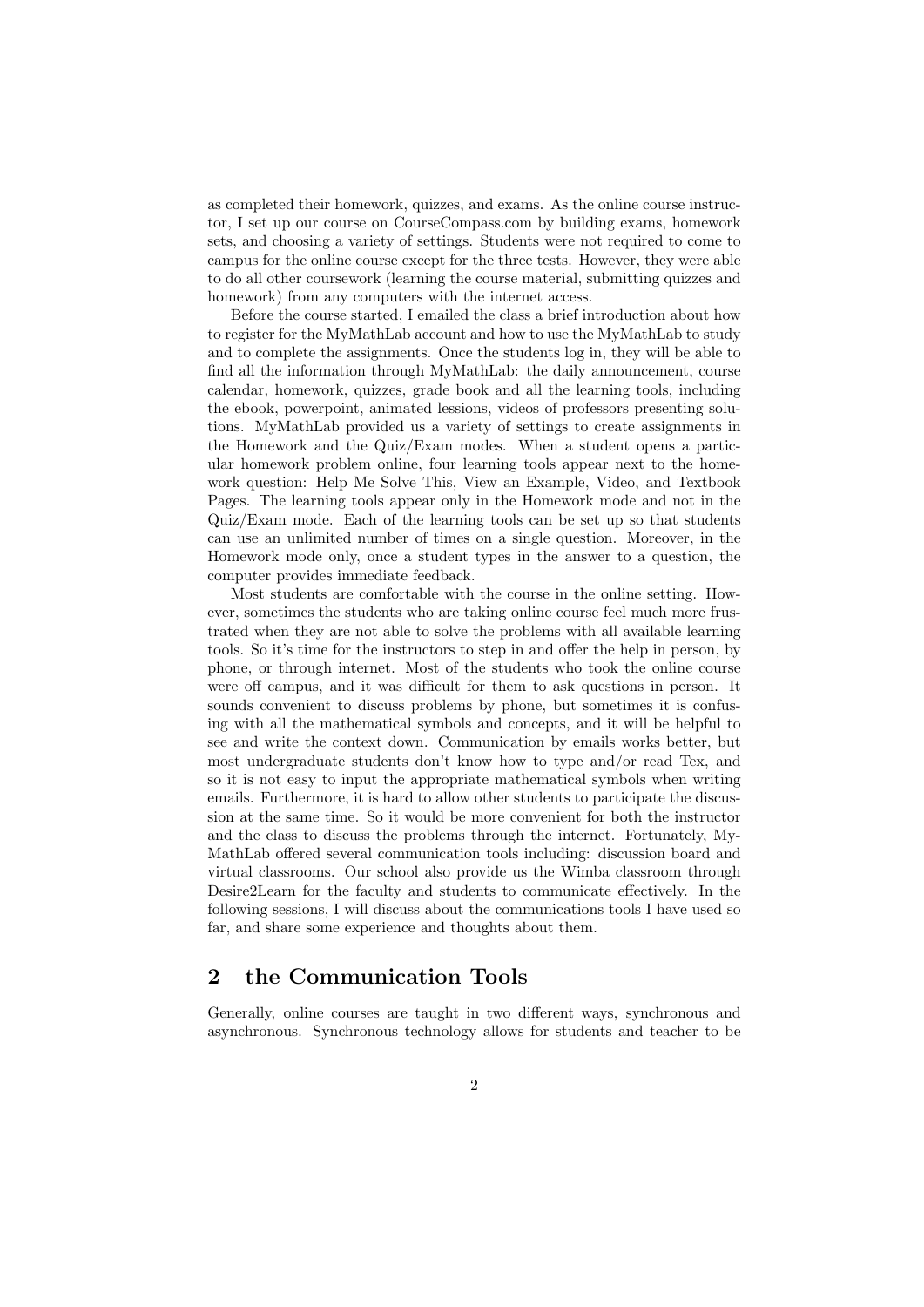online at the same time and interacting with one another, while asynchronous technology allows students and teacher to interact at other times. For example, classroom lectures in a traditional course setting, are synchronous, while homework assignment is asynchronous. My course had two parts: two hours a week of synchronous class time, two hours a week of synchronous office hours, and the rest of the interaction with the students was asynchronous. I offered the synchronous class time through the wimba classroom through Desire2Learn provided by Kutztown University, and offered the synchronous office hours through the virtual classroom provided by MyMathLab. The class is required to do the assignment and take quizzes online through MyMathLab, they are also encouraged to use the Discussion Board and group email to communicate with peer students.

#### **2.1 the Wimba Classroom**

Wimba Classroom is a powerful classroom software designed for distance education and collaboration. Wimba Classroom allows faculty to create fully-featured live virtual classrooms in a content area in Blackboard/Desire2Learn. Wimba Classroom is a live, virtual classroom environment with various features that include audio, video, application sharing and content display, and MP4 capabilities. Advanced features such as polling, whiteboarding, presenter on-the-fly, resizable chat areas and participant lists, usage analytics tools, and MP3 or MP4 downloads enable further dynamic interaction between students and educators. The content area allows offers instructors the freedom to share files such as PowerPoint, Word, Excel, HTML, web pages, images, movie clips, PDF, Flash, or CMS pages. Some of my favorite communication features available for Wimba are: talk via the internet using a microphone attached to your computer, chat (type messages to each other in a chat window), share applications from my desktop (write and emphasize on the powerpoints), and whiteboard (draw and annotate pictures on the electronic whiteboard that is shared among all). This software also has video capability, but I decided not to use it, since many of my students may have slow internet access.For some of you who are not very familiar with Wimba Classroom, here is a brief introduction.

Wimba Classroom interface consists of four main areas: content frame, presenter's console, text chat area, and participate area. The Content Frame is the main focus of a presentation. Almost all content, such as images, charts, and text will appear in the Content Frame. The Text Chat Area is where I can communicate via text chat (public and private) with participants and other presenters. The Participant Area lists all the presenters and participants currently in a presentation. There are various indicators listed next to each participant. For examples: Yes/No Indicator is the button that is used for instant polling; Hand Raising indicator is a number appears next to a users name when they click the Hand Raise button below the participant list. This number indicates in which order participants raised their hands. The presenter's console includes the Wimba Classroom eBoard, which allows you to annotate slides, import images, and take screenshots of anything on your desktop. This feature is useful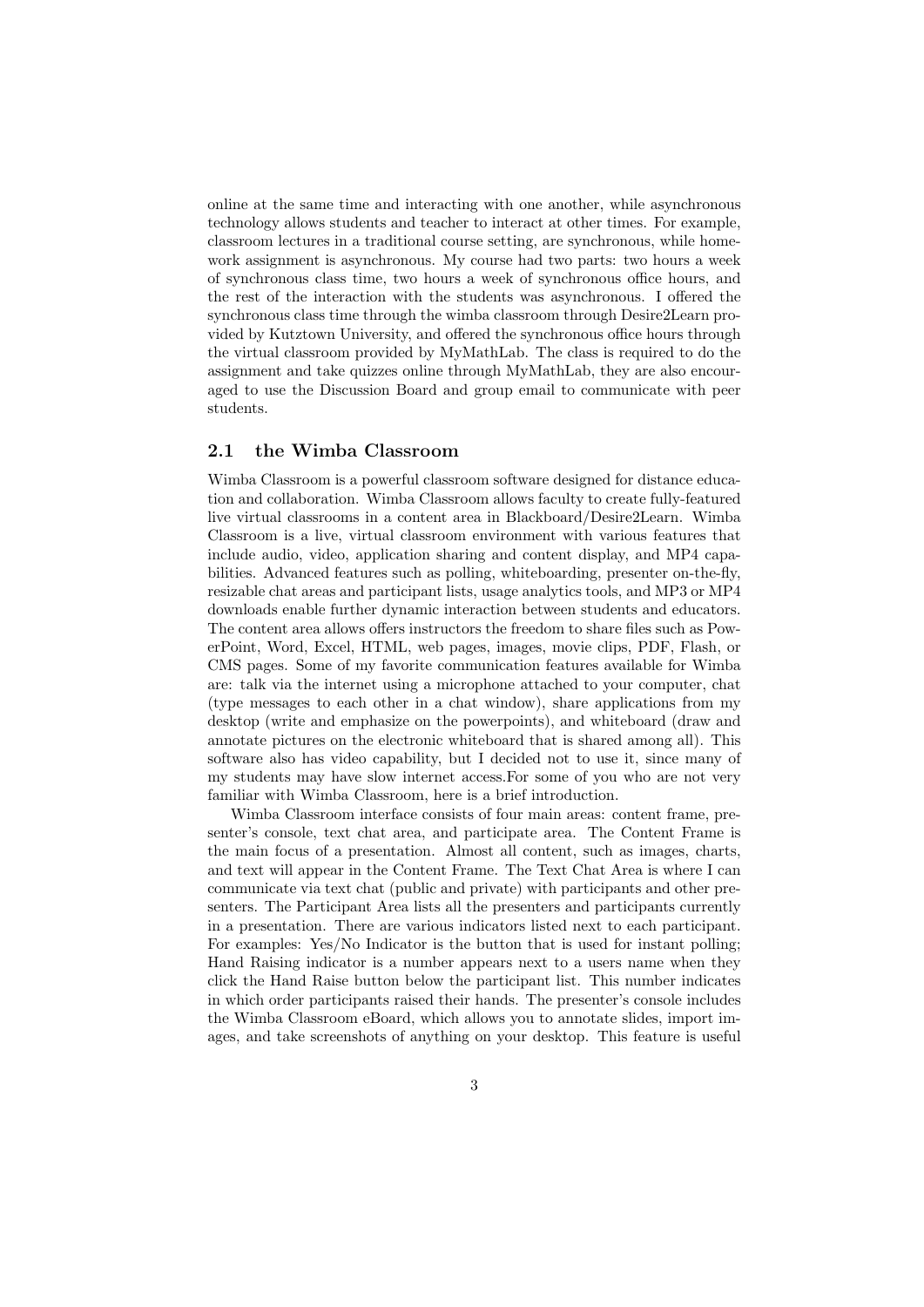when creating interactive exercises. You may use the eBoard with PowerPoint files. The Wimba Classroom eBoard is an electronic whiteboard that includes a set of tools that allow you to mark-up and emphasize content during a live presentation by drawing shapes and lines, typing text, and importing graphics. You can also show screenshots of desktop applications through the eBoard. These tools can be very useful to make the synchronous class time interactive.

I used Microsoft PowerPoint to create outlines for my lectures and then uploaded these to Wimba and on the course website so they they could write notes on the slides. My slides contained definitions, theorems, examples, and questions with no solutions. During class, I used the Power Point slides as the foundations for the discussion. After I went over the examples, I asked students to fill in the solution by writing/typing on the whiteboard. I encouraged students to send their question or/and their solution using Power point, so we can comment, write and discuss about it. In the office session, I let students to ask the question, and gave the opportunity for the class to share and contribution to the solution. Wimba Classroom Offering also offers other features including polls, quizzes, surveys and whiteboard exercises, which keeps students highly engaged. I really like the whiteboard feature, since I can actually write on it like I do in the regular classroom, and students can write on it too. This makes it much easier for me to control the class and encourage the interaction.

Here is the a screen shot that shows the white board feature on the power points.

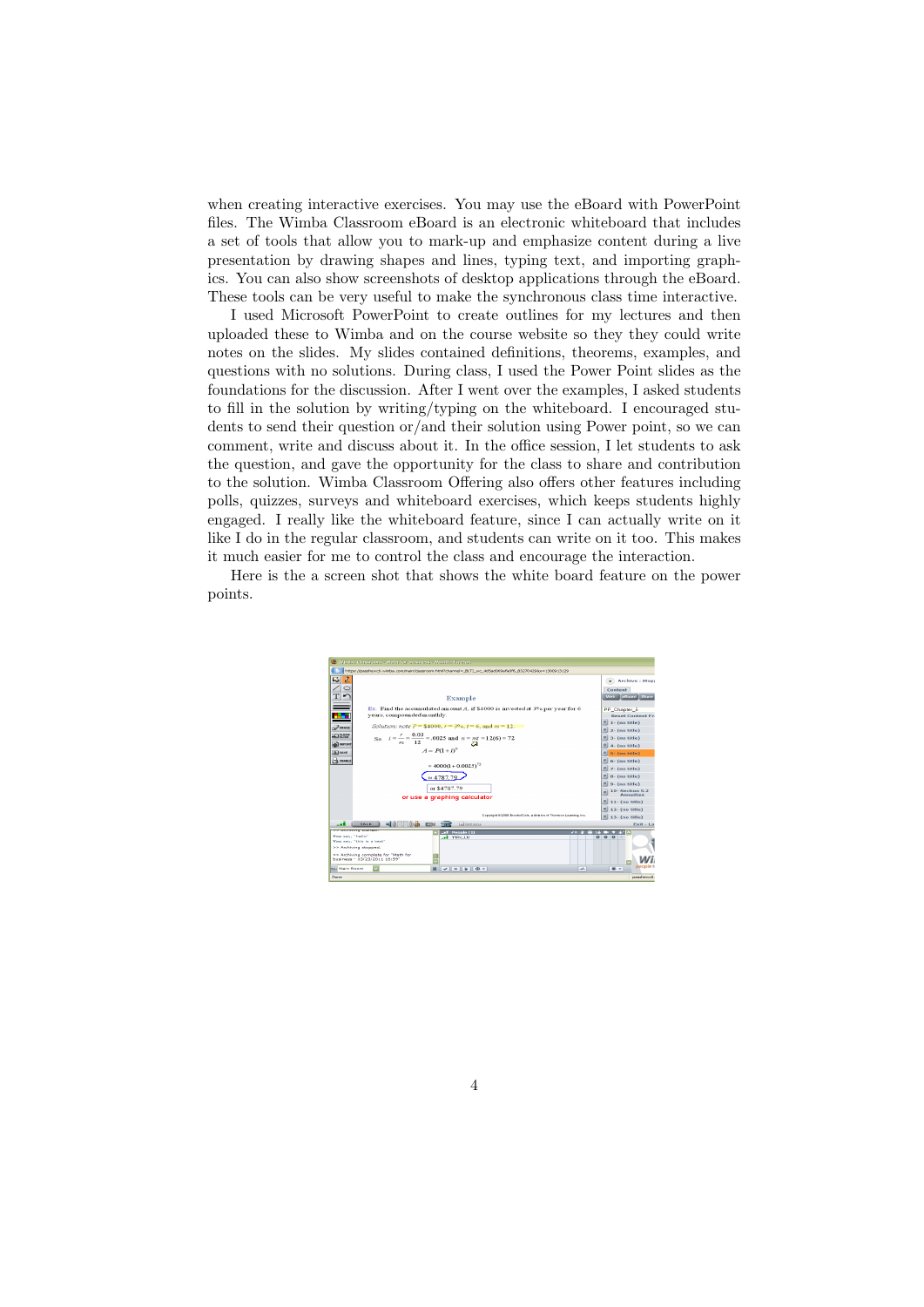#### **2.2 MyMathLab Virtual Classroom**

If you don't have an access to the wimba classroom through Blackboard/Desire2Learn, MyMathLab also offers a similar communication tool called the Virtual Classroom or the lightweight Chat sessions to communicate with the students synchronously. Lightweight Chat sessions are real-time online text-based discussions. You may choose to discuss a particular topic during the session, or host an office hour question-and-answer forum. The Virtual Classroom sessions give you access to a whiteboard in addition to real-time chat, and are ideal for lectures or tutoring sessions. Both types of sessions are included in your My-MathLab course as Collaboration Sessions. It provides both instant messaging and the ability to draw graphs and equations. I used the Virtual Classroom to set up real-time online classroom discussions, extra-help sessions, and office hour question-and-answer forums. You can use the Virtual Classroom toolbar to control or clear the display, select the features available to passive and active users, end the session, or create small group discussions. The Whiteboard in Virtual Classroom is where the instructor will work problems in real time, however, you are not allowed to upload the powerpoint. This makes the virtual classroom less powerful. But this is still a good alternate for communication and interactive teaching and learning.

### **3 the Course Assessment**

The final grade for the course is a combination of the participation, homework, quizzes and two tests. Generally, I have students taking online course using a virtual classroom having a slightly better grade than the students in the traditional classroom setting. However, the effective of the using the virtual classroom is hard to determine from their course grade, since the students with better performance may not participate a lot for the problems discussion, depending on their personality. So I designed a survey for students' feedback about the effectiveness of the virtual classroom. They are asked to select from "Strongly disagree, Slightly disagree, Slightly agree, agree, and Strong agree" for every question asked in the questionnaire. About 89 percent students agree/strongly agree that the virtual classroom helped their learning the materials, and about 91 percent agreed/strongly agreed that the virtual classroom should be continued to use for the future. Furthermore, we can find the effectiveness from the students' comments at the end of the course period: the students really appreciate the availability of the virtual classroom, and they are feeling more comfortable with all the resources and help around. Some of the comments are: I like the virtual office hours– so I don't have drive one hours and ask questions in person." "I really enjoyed the course, especially the virtual classrooms"., "I learned a lot from taking this online course, will take more", "It is fun!", "appreciate having unlimited tries for the homework"."it's convenient" etc.